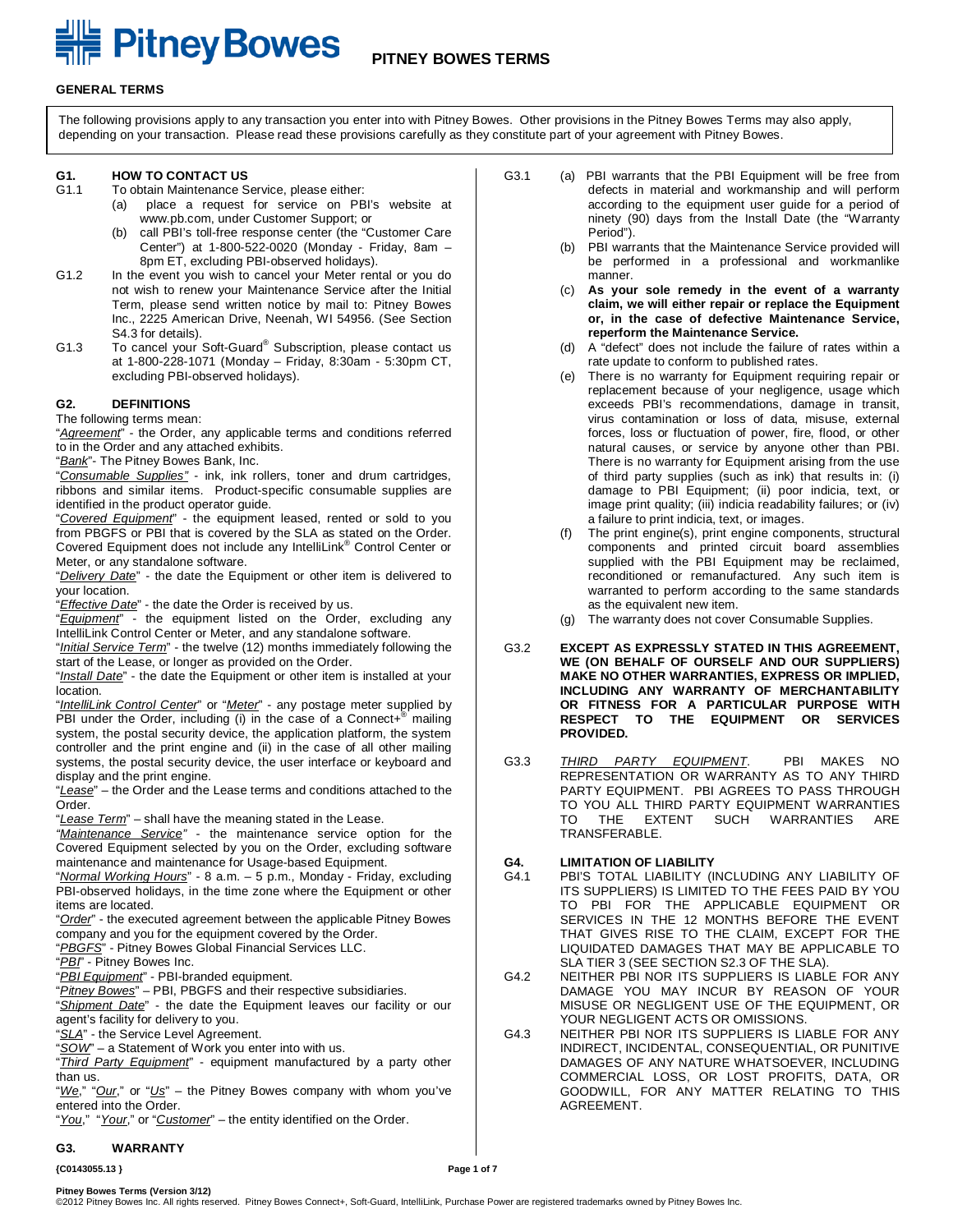### **G5. DEFAULT AND REMEDIES**

- G5.1 Default. You are in immediate default if you do not make any payment when due, you breach any other obligation under this Agreement, you become insolvent or file for bankruptcy, or are in default under any agreement with PBI or PBGFS.
- G5.2 Remedies. Upon your default, we may:
	- (a) cancel this Agreement and any other agreements PBGFS or PBI has with you;
	- (b) require immediate payment of all payments due under a Lease(s) or other agreements, whether accrued or due in the future;
	- (c) disable the IntelliLink Control Center or Meter;
	- (d) require you to return the Equipment and IntelliLink Control Center or Meter;
	- (e) if you do not return the Equipment and IntelliLink Control Center or Meter, require you to make immediate payment of an amount equal to the remaining value of the Equipment, IntelliLink Control Center or Meter at the end of the Lease Term, as determined by us;
	- (f) charge you a late fee assessed as either a fixed dollar amount or a percentage of your balance forward amount, as determined by Pitney Bowes;
	- (g) charge you interest on any late payment from its due date until paid in full at the lesser of 18% per year or the maximum rate allowed by law;
	- (h) charge you a check return fee for payments made by you with insufficient funds;
	- (i) reasonably attempt to mitigate our damages and costs in the event of your default, although you acknowledge that we are not obligated to do so; and
	- (j) pursue any other remedy, including repossessing the Equipment without notice to you. By repossessing the Equipment, IntelliLink Control Center or Meter, we are not waiving our right to collect the balance due.
- G5.3 Enforcing Our Rights. You agree to pay all our costs, including attorneys' fees, in enforcing our rights under the Agreement with you.
- G5.4 Suspension of Services. PBI reserves the right to suspend any services during any period in which your account is more than thirty (30) days past due.

#### **G6. TAXES**

G6.1 You agree to pay Pitney Bowes for all charges and taxes (other than taxes on or measured by net income), calculated as set forth below, related to the Lease or based on or measured by the lease transaction, payments under the Lease, the Equipment or Equipment location, the Meter or Meter location or services provided in connection with the lease transaction, including but not limited to sales/use and property type taxes. Pitney Bowes will determine the value of the Equipment, the value of the Meter and the amount of such taxes to be charged to you. Such determinations will reflect a reasonable value of the Equipment or of the Meter or the actual taxes and depreciation thereon. The taxes and depreciation to be charged on the Equipment and the Meter may reflect certain average tax rates, different depreciation schedules or some other calculation. You agree to pay a processing, billing and tracking fee and administrative charge to be determined by Pitney Bowes which may not bear a

#### **SERVICE LEVEL AGREEMENT (SLA)**

relationship to the tax charged or services performed, but such fee and charge shall in no event exceed in the aggregate \$35 for each year for each Lease schedule.

### **G7. EMBEDDED SOFTWARE**

Our Equipment may contain embedded software. You agree that: (i) PBI and its licensors own the copyrights and other intellectual property in and to the embedded software; (ii) you are licensed only to use the embedded software with our Equipment in which the embedded software resides; (iii) you will not copy, modify, de-compile, or otherwise attempt to unbundle, reverse engineer or create derivative works of the embedded software, except as permitted by applicable law; (iv) you will not distribute or otherwise disclose the embedded software (or any portion thereof) to any other person; and (v) you may not export the embedded software in contravention of applicable export control laws. The embedded software contains third party software, which, notwithstanding the above, is subject to any terms that may accompany such third party software.

### **G8. INTERNET ACCESS POINT**

The Connect+ Series Equipment may use an internet access point (e.g., wireless router) provided by us. You may only use this access point for connectivity between the Connect+ Series Equipment and the internet and for no other purpose. You agree to pay all costs associated with use of the access point in violation of this restriction.

#### **G.9. MISCELLANEOUS**

- G9.1 Force Majeure. We are not responsible for any delay or failure to perform resulting from causes beyond our control.
- G9.2 Assignment. You may not assign this Agreement without our prior written consent, which consent shall not be unreasonably withheld. Any purported assignment is void.
- G9.3 No Right to Setoff. Payments are not subject to setoff or reduction.
- G9.4 Legal Action. ANY LEGAL ACTION YOU FILE AGAINST US MUST BE STARTED WITHIN ONE (1) YEAR AFTER THE EVENT GIVING RISE TO YOUR CLAIM. YOU WAIVE ANY RIGHT TO TRIAL BY JURY IN ANY ACTION ARISING OUT OF THIS AGREEMENT.
- G9.5 Merger; Amendment; Severability. The Agreement incorporates all of the terms agreed by both parties and can only be changed by written agreement. You may use a purchase order to offer to obtain Equipment or services but you agree that none of the provisions of your purchase order will add to, modify or supersede these provisions unless we expressly agree in writing. If one or more provisions of this Agreement are deemed to be invalid or unenforceable, the remaining provisions will not be affected.
- G9.6 Survival. Our respective rights and obligations under Section G4 (Limitation of Liability), G5 (Default and Remedies) and G6 (Taxes) survive termination of the Agreement.
- G9.7 Choice of Law. This Agreement shall be governed and construed in accordance with the laws of the State of Delaware without regard to its conflicts of laws principles.

The following provisions describe the Service Level Agreement ("SLA") tiers that PBI offers on Covered Equipment (excluding software). The SLA tier you select will be listed on the Order. A separate Software License and Maintenance Agreement ("SMA") covers software maintenance and will be attached to the Order if you are acquiring software.

### **S1. DEFINITIONS**

All capitalized terms that are not defined in these provisions are defined in the "Definitions" section of the General Terms.

#### **S2. SERVICE LEVEL TIERS**

The following describes the three SLA tiers offered by PBI for the Covered Equipment.

- S2.1 Tier 1
	- (a) *General*. Under Tier 1, PBI will provide at its option either repair or replacement services for the Covered

**{C0143055.13 } Page 2 of 7**

Equipment during the Initial Service Term or any Renewal Service Term (as defined in Section S4.2) (the "Maintenance Service Term"). You are also entitled to two preventative maintenance service calls per calendar year. PB will notify you when preventative maintenance is due or preventative maintenance service calls may be made at your initiation.

- (b) *Obtaining Service*. You can obtain service online or by telephone as set forth in the "How to Contact Us" section of the General Terms.
- (c) *Replacement Service*.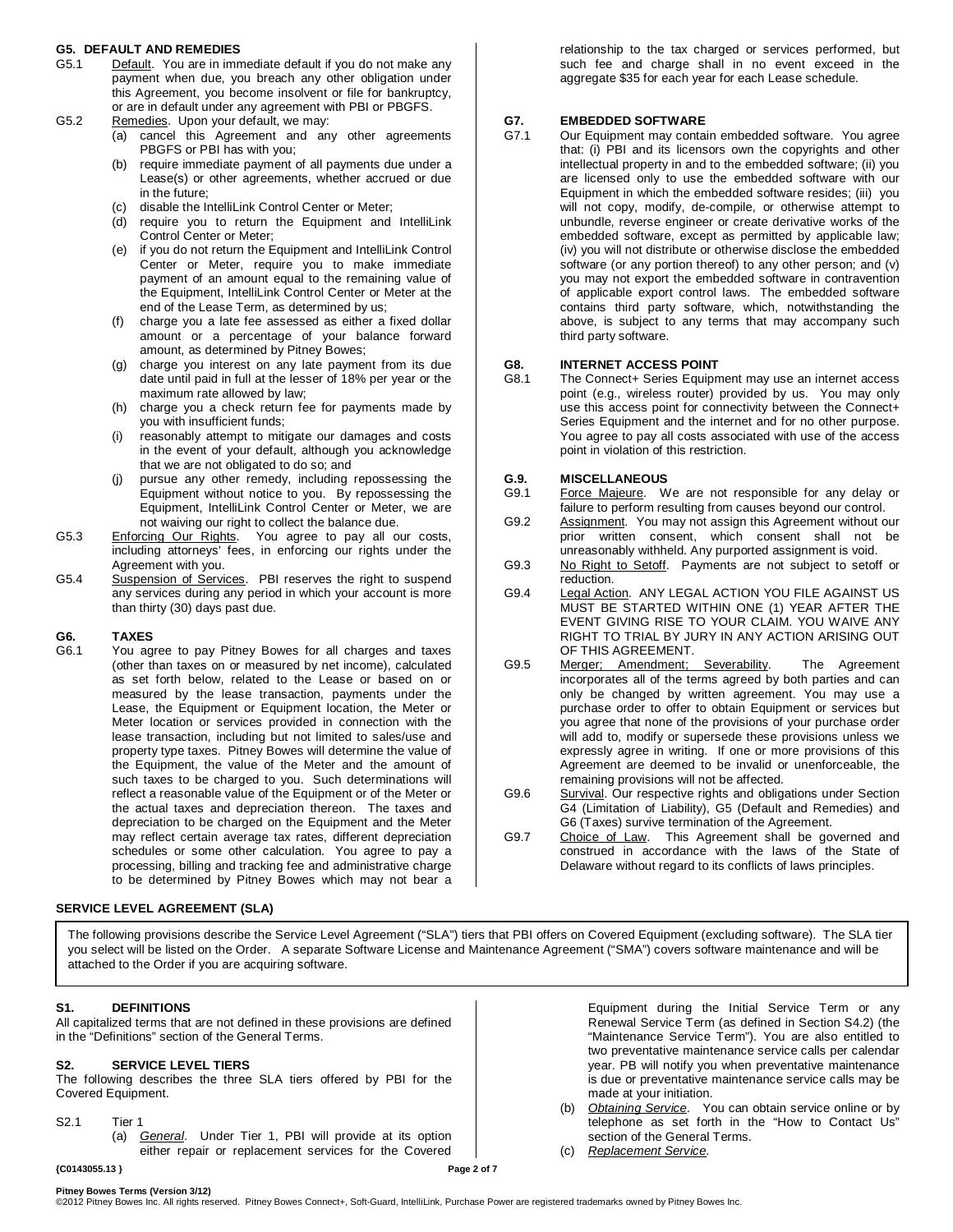- (i) If PBI determines that replacement is necessary, PBI will, at no additional cost, promptly ship new, reconditioned, or remanufactured equipment of the same or a functionally equivalent model to replace the affected Covered Equipment.
- (ii) Within five (5) days of receiving the replacement equipment, you must pack the Covered Equipment to be replaced in the shipping carton that contained the replacement equipment, place the pre-paid return address label on the carton, and return it to PBI.
- (iii) You are responsible for the return of Covered Equipment until PBI receives it.

### (d) *Repair Service*.

- (i) If PBI determines that repair service is necessary, PBI may provide repair by remote access, diagnostics and coordinated remote service, or by on-site repair service.
- (ii) Repair service is provided only for damage resulting from normal wear and tear. Repair service may include the use of new, reconditioned, or remanufactured parts and assemblies.
- (iii) PBI will provide parts or assemblies for discontinued equipment (or marketed as new) only if available.
- (iv) If PBI deems it necessary, PBI will dispatch a service technician to arrive at your location for onsite service. You will not incur hourly charges unless service is performed outside Normal Working Hours, which will be done only with your consent.

### S2.2 Tier 2

- (a) If you select Tier 2, we will provide the following support:
	- (i) All coverage provided under Tier 1, PLUS:<br>(ii) Ongoing Faujnment Training Services
	- **Ongoing Equipment Training Services.** PBI will provide the following training. PBI will schedule the training at a time convenient for you and PBI. Training will include an overview for the operator(s) on how to use the Covered Equipment. The number of training sessions that are included during each twelve (12) month period during the Maintenance Service Term are as follows:
		- (1) Mail finishing products (which includes Meters and scales) - up to six (6) training sessions;
		- (2) Mail finishing accounting software solutions up to four (4) training sessions;
		- (3) Mail creation hardware products (which includes tabletop folders, tabletop inserters, and address printers) - up to four (4) training sessions; and
		- (4) Distribution solutions hardware products up to four (4) training sessions.<br>tional Covered Items. PBI will provide
	- (iii) **Additional Covered Items.** printheads for Meters or Covered Equipment without additional charge.

### S2.3 Tier 3

(a) If you select Tier 3, PBI will provide the following support:

- (i) All coverage provided under Tier 1 and Tier 2, PLUS:
- (ii) *Preventive Maintenance Services*. (1) PBI will perform maintenance on the Covered Equipment at regular intervals.
- (iii) *Response Time Commitment*.
- (1) If PBI determines that on-site service is necessary, PBI will use commercially reasonable efforts to have a service technician on-site within four (4) hours (during Normal Working Hours only) of PBI's receipt of the call at the Customer Care Center (the "Response Time Commitment").
- (2) The Response Time Commitment relates solely to the arrival of a technician at your location; it is not a guaranteed resolution of the problem within the

four (4) hour time period, nor does it guarantee that all parts necessary to make a repair will be on-site within this time frame.

- (3) The Response Time Commitment does not apply to Service designated as service by replacement, software maintenance, preventive maintenance, operator training, or other services not essential to repair the Covered Equipment. These services will be scheduled in advance.
- (4) If the Covered Equipment is moved from its original location, PBI may remove the Response Time Commitment. If this happens, you will receive a refund equal to the difference between the cost of the Response Time Commitment and the cost of maintenance coverage without this obligation.
- (iv) *Liquidated Damages for Failure to Meet Response Time*.
	- (1) PBI agrees that if it does not meet the Response Time Commitment, PBI will provide you with a credit equal to six (6) months of the cost of the premium of the Response Time Commitment.
	- You must use a credit request form in order to request a credit. You may obtain a credit form from your service technician or by calling the Customer Care Center. The credits are limited to credits for two (2) failures to meet the Response Time Commitment in any twelve (12) month period during the Maintenance Service Term. **The remedies described in this Section are your sole remedy for PBI's failure to meet the Response Time Commitment**.

### S2.4 Connect+ Advantage

- (a) If you select Connect+ Advantage, PBI will provide the following support:
	- (i) All coverage provided under Tier 2 PLUS:
	- (ii) If you select Tier 3 in addition to Connect+ Advantage, coverage provided under Tier 3.
	- (b) Connect+ Advantage is only available for items listed with a # next to the description.

### **S3. FEES**

- S3.1 You will pay the fees for the Initial Service Term, and any Renewal Service Term(s). These fees are incorporated into your payment cycle (e.g., Quarterly Payment for leased equipment).
- S3.2 *Late Fees*. Our remedies for your failure to pay on time are set forth in the "Default; Remedies" section of the General Terms.
- S3.3 *Fees for Services Not Covered by this SLA.* If the service technician provides service for repairs caused by one of the conditions listed in Section S6.1(a)(ii), PBI will charge you for the service at PBI's current hourly rates and for any required parts.

### **S4. MAINTENANCE SERVICE**<br>S4.1 Term. PBI will provide you

- Term. PBI will provide you with Maintenance Service for the Initial Service Term and any Renewal Service Terms.
- S4.2 RENEWAL SERVICE TERM(S). MAINTENANCE SERVICE AUTOMATICALLY RENEWS FOR CONSECUTIVE ONE (1) YEAR TERMS (EACH, A "RENEWAL SERVICE TERM"), UNLESS:
	- (a) YOU TERMINATE MAINTENANCE SERVICE AS SPECIFIED IN SECTION S4.3 AT LEAST SIXTY (60) DAYS PRIOR TO THE RENEWAL OF THE TERM; OR
	- (b) YOUR LEASE EXPIRES OR IS TERMINATED (IN WHICH CASE, THE MAINTENANCE SERVICE TERM WILL TERMINATE ON THE SAME DAY AS THE LEASE); OR
	- (c) THE RENEWAL IS PROHIBITED BY APPLICABLE LAW.
- S4.3 *Ending Your Maintenance Service*.
	- (a) If you do not wish to renew Maintenance Service, you must deliver a written notice (including your account number) (the "Termination Notice") by Certified Mail™ to the address listed in the "How to Contact Us" section of the General Terms. Your Termination Notice must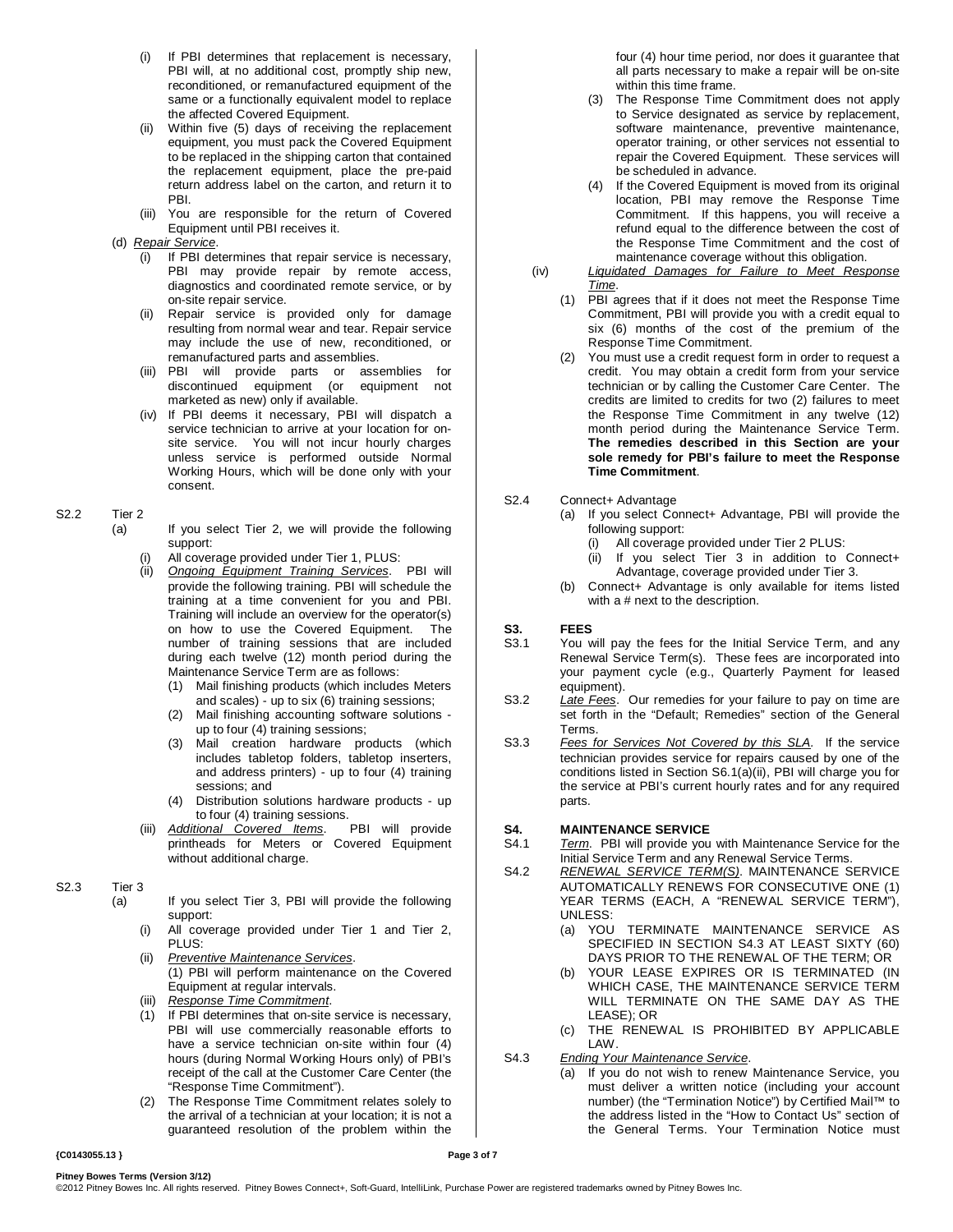include your customer account number and lease number (if applicable), and is effective ten (10) business days after PBI receives it.

- (b) PBI reserves the right not to renew your SLA at any time and for any reason.
- S4.4 *Maintenance Service Changes*.
	- (a) PBI may modify its Maintenance Service by giving written notice to you (a "Maintenance Change Notice"), which will state whether the change is material.
	- (b) After receiving a Maintenance Change Notice, if the change is material, you may terminate Maintenance Service as described in Section S4.3 above.

### **S5. WARRANTIES; LIMITATION OF LIABILITY**

The warranty for the Equipment and services as well as PBI's Limitation of Liability are set forth in the applicable section of the General Terms.

### **S6. EQUIPMENT/METER COVERAGE**

S6.1 You cannot elect to have Maintenance Service apply to some but not all of the items of Equipment. If you choose not to cover all items of of Equipment under Maintenance Service, we reserve the right to terminate Maintenance Service for the Equipment.

### **S7. ADDITIONAL MAINTENANCE TERMS**

These terms apply to all Maintenance Service tiers:

- (a) Limitations. Maintenance Service does not include:
	- (i) software maintenance and/or updates and maintenance on Usage-based Equipment; and
	- (ii) services and repairs that are made necessary due to:
		- (A) negligence or accident, damage in transit, virus contamination and loss of data;
		- (B) use of Covered Equipment in a manner not authorized by this SLA or the Equipment user guide;
		- (C) natural causes such as fire or flood as well as other causes outside of PBI's control;
		- (D) use of Covered Equipment in an environment with unsuitable humidity and/or line voltage;

### **EQUIPMENT AND POSTAGE METER RENTAL TERMS AND CONDITIONS**

- (E) loss of electrical power, power fluctuation, operator error;
- (F) sabotage, repair or attempted repair by anyone other than PBI;
- (G) the use of third party supplies (such as ink), hardware, or software resulting in: (i) damage to the Equipment (including, without limitation, damage to printheads); (ii) poor indicia, text, or image print quality; (iii) indicia readability failures; or (iv) a failure to print indicia, text, or images;
- (H) failure to use applicable software updates; or
- (I) use of Covered Equipment with any system for which PBI has advised it will no longer provide support or has advised is no longer compatible.
- (b) *Additional Exclusions*. Unless covered under one of the above maintenance options, Maintenance Service excludes the supply of rate program software for electronic scales and weighing systems, software maintenance and/or updates and Consumable Supplies for all levels of service.
- (c) *Replacement Equipment*.
	- (i) If you replace any of your Covered Equipment during the Maintenance Service Term, and the replacement Equipment qualifies for maintenance services, PBI will automatically enroll you for maintenance coverage on the new Equipment at PBI's then current annual rates.
	- (ii) If you acquire an attachment, or add a unit, to your Covered Equipment, PBI will provide coverage for any qualifying attachment or unit and adjust your rate accordingly.
	- (iii) If you choose not to continue coverage on the replacement Equipment, attachment or unit, you may cancel Maintenance Service with respect to the item within thirty (30) days of the date of your initial invoice for the item from PBI. If you cancel, any further maintenance or repair services on the Equipment, attachment or unit will be subject to PBI's current rates.

The following provisions apply whenever you acquire an IntelliLink® Control Center or Meter from Pitney Bowes. Other terms may also apply, depending on the transaction.

### **R1. DEFINITIONS**

All capitalized terms that are not defined in these provisions are defined in the "Definitions" section of the General Terms.

### **R2. EQUIPMENT RENTAL AND INTELLILINK® SUBSCRIPTION (METER RENTAL)**<br>R2.1 *Fees.*

R2.1 *Fees*.

- (a) If you are not leasing the Equipment and paying for it in your lease payment to PBGFS, we will invoice you the Equipment rental ("rental") and IntelliLink Subscription fees listed on the Order.
- (b) After the Initial Term, we may increase the rental and IntelliLink Subscription fees upon 30 days' prior written notice.
- (c) When you receive notice of an increase, you may terminate your rental only as of the date the increase becomes effective.

R2.2 *Postage*.

- (a) To obtain postage for your Meter, you must contact our Postage By Phone® data center.
- (b) You may transfer funds to the Bank for deposit into a Postage By Phone® Reserve Account that you maintain at the Bank ("your Reserve Account") or you may transfer funds to the United States Postal Service ("USPS") through a lockbox bank ("Lockbox Bank"). See the "USPS Acknowledgment of Deposit" section of the General Terms for more information.
- (c) After the Initial Term, we may increase postage refill fees upon 30 days prior written notice.
- (d) If you participate in any PBI, PBGFS, or Bank postage advance programs (such as Purchase Power® ), we will advance payment on your behalf to the USPS, subject to repayment by you under the terms of the postage advance program and billed separately from your IntelliLink Subscription fees.
- R2.3 *Meter Repair or Replacement*.
	- (a) If the Meter malfunctions or fails due to reasons other than your negligence or accident, usage which exceeds our recommendations, damage in transit, virus contamination or loss of data, misuse, external forces, loss or fluctuation of power, fire, flood, or other natural causes, service by anyone other than us, or the use of third party supplies (such as third party ink) resulting in damage to the Meter, we will repair or replace the Meter.
- R2.4 *Terms of Use; Federal Regulations*.
	- (a) You may use the Meter solely for the purpose of processing your mail, provided that you are authorized by the USPS to use the Meter, and that you comply with (i) this Agreement, (ii) any user documentation and (iii) all USPS regulations.
	- (b) You agree to use the Equipment and Meter only for business or commercial purposes, and not for personal, family, or household purposes.
	- (c) You agree to use only attachments or printing devices authorized by us.
	- (d) You must receive our written consent before moving the Equipment or Meter to a different location.

**{C0143055.13 } Page 4 of 7**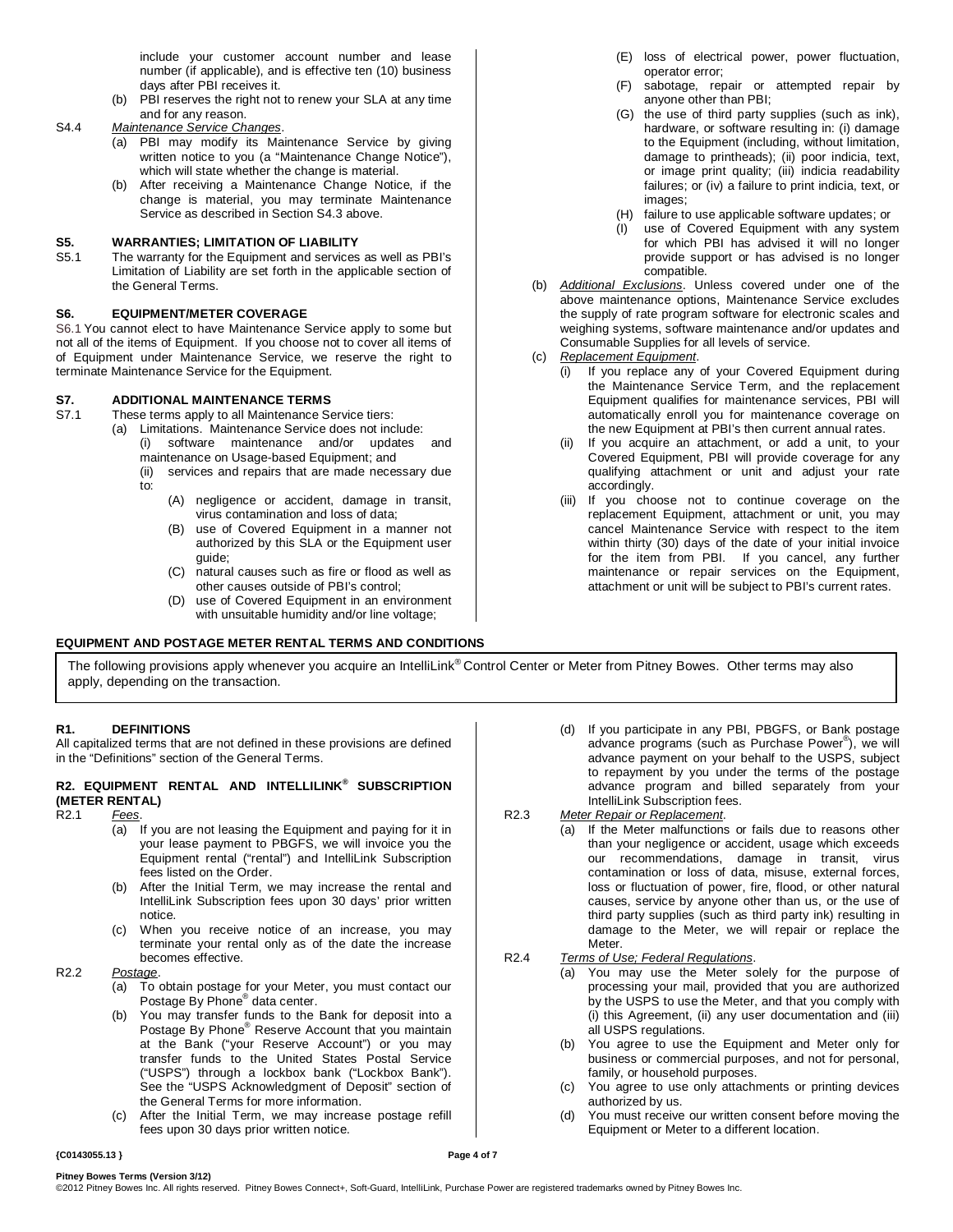- (e) Federal regulations require that we own the Meter.
- (f) Tampering with or misusing the Meter is a violation of federal law.
- (g) Activities of the USPS including the payment of refunds for postage by the USPS to customers will be made in accordance with the current Domestic Mail Manual.
- (h) If the Meter is used in any unlawful scheme, or is not used for any consecutive 12 month period, or if you take the Meter or allow the Meter to be taken outside the United States without proper written permission of USPS Headquarters, or if you otherwise fail to abide by the postal regulations and this Agreement regarding care and use of the Meter, then this Agreement and any related Meter rental may be revoked. You acknowledge that any use of this Meter that fraudulently deprives the USPS of revenue can cause you to be subject to civil and criminal penalties applicable to fraud and/or false claims against the United States. The submission of a false or fraudulent statement can result in imprisonment of up to 5 years and fines of up to \$10,000 (18 U.S.C. 1001) and a civil penalty of up to \$5,000 plus an assessment of twice the amount falsely claimed (3 U.S.C. 3802). The mailing of matter bearing a fraudulent postage meter imprint is an example of a violation of these statutes.
- (i) You are responsible for immediately reporting (within 72 hours or less) the theft or loss of the Meter to Us. Failure to comply with this notification provision in a timely manner may result in the denial of refund of any funds remaining on the Meter at the time of loss or theft.
- You understand that the rules and regulations regarding the use of this Meter as documented in the Domestic Mail Manual may be updated from time to time by the USPS and it is your obligation to comply with any rules and regulations regarding its use.

R2.5 *Rate Updates and Soft-Guard® Program*.

- (a) Your Meter or Equipment may require periodic rate information updates that you can obtain under our Soft-Guard program, or you will receive individual rate updates as a separate charge.
- (b) If you have purchased a Soft-Guard Subscription, we will provide up to 6 rate updates during each 12 month period following the date of installation of the Equipment.
- (c) We will provide rate updates only if required due to a postal or carrier change in rate, service, ZIP Code™ or zone change.
- (d) Your Soft-Guard Subscription does not cover any change in rates due to custom rate changes, new

#### **UNITED STATES POSTAL SERVICE ACKNOWLEDGMENT OF DEPOSIT**

UI.1 In connection with your use of a Postage Evidencing System as defined in the Code of Federal Regulations ("CFR"), you may transfer funds to the USPS through a lockbox bank (the "Lockbox Bank") for the purpose of prepayment of postage on Postage Evidencing Systems, generating evidence of postage, both PC Postage and meters (a "Deposit"), or you may transfer funds to the Bank for deposit into a Postage By Phone® Reserve Account ("your Reserve Account") which you maintain at the Bank.

UI.2 To the extent you deposit funds in advance of the use of any evidence of postage, you may, from time to time, make Deposits in the Lockbox Bank account identified as "United States Postal Service CMRS-PB" or make deposits in your Reserve Account, in either case through electronic means, including Automated Clearinghouse Transfers. The USPS may, at its discretion, designate itself or a successor as recipient of Deposits made by you to the Lockbox Bank account described above.

UI.3 Any deposit made by you in your Reserve Account is subject to the Postage By Phone® Reserve Account – Agreement and Disclosure Statement governing your Reserve Account.

UI.4 Any Deposit made by you in the Lockbox Bank account shall be credited by the USPS only for the payment of evidence of postage. Such Deposits may be commingled with Deposits of other customers. classes of carrier service, or a change in ZIP Code or zone due to Equipment relocation.

- (e) If your Soft-Guard Subscription has expired, or if you have received the maximum number of rate updates under your Soft-Guard Subscription, you will be billed for any additional rate update you request.
- (f) You can also renew the Soft-Guard Subscription by contacting PBI online or by telephone at the address and numbers set forth in the "How to Contact Us" section of the General Terms.

R2.6 *Warranty*.

- (a) The warranty for the Equipment and services is set forth in the "Warranty" section of the General Terms.
- R2.7 *Limitation of Liability*. (a) PBI's limitation of liability is set forth in the "Limitation of Liability" section of the General Terms.

#### R2.8 *Collection of Information*.

- (a) You authorize us to access and download information from your Meter. We may disclose this information to the USPS or other authorized governmental entity.
- (b) We will not share with any third parties (except the USPS or other governmental entity) individually identifiable information that we obtain about you in this manner unless required to by law or court order.
- (c) We may elect to share aggregate data about our customers' postage usage with third parties.
- R2.9 *IntelliLink® Control Center/Meter Care and Risk of Loss*.
	- (a) You agree to take proper care of the IntelliLink Control Center and/or Meter(s) as stated in this Agreement and any user documentation.
	- (b) You assume all risk of loss or damage to the IntelliLink Control Center and/or Meter(s) while you have possession.

### **R3. VALUE BASED SERVICES**

Value Based Services include services such as USPS® e-Return Receipt and USPS<sup>®</sup> Confirmation Services.<br>R3.1 Fees. Fees.

- (a) Any fees charged by the USPS for any Value Based Service you purchase are payable by you in the same way that you pay for postage.
- (b) The USPS is solely responsible for its services.
- (c) We are not responsible for any malfunctions of any part of the communication link connecting the IntelliLink Control Center with the USPS data system.
- R3.2 *Ending the Value Based Services*. We have the right to **Entitled Services** if the USPS discontinues offering the service or you breach your obligations under this Agreement and fail to cure the breach within thirty (30) days after you have been notified of it in writing.

You shall not receive or be entitled to any interest or other income earned on such Deposits.

UI.5 The USPS will provide a refund to you for the remaining account balances of Deposits held by the USPS. These refunds are provided in accordance with the rules and regulations governing deposit of funds for evidence of postage, published in the CFR.

UI.6 The Lockbox Bank, which shall collect funds on behalf of the USPS, shall provide PBI, on each business day, information as to the amount of each Deposit made to the USPS by you, so that PBI can update its records.

UI.7 PBI may deposit funds on your behalf. The USPS will make no advances of funds to you. Any relationship concerning advances of funds is between you and PBI, PBGFS and/or the Bank.

UI.8 You acknowledge that the terms of this Acknowledgement may be changed, modified, or revoked by the USPS, with appropriate notice.

UI.9 Postal Regulations governing the deposit of funds are published in the CFR or its successor. You acknowledge that you shall be subject to all applicable rules, regulations, and orders of the USPS, including future changes to such rules, regulations, and orders, and such additional terms and conditions as may be determined in accordance with applicable law. The USPS rules, regulations, and orders shall

#### **{C0143055.13 } Page 5 of 7**

**Pitney Bowes Terms (Version 3/12)**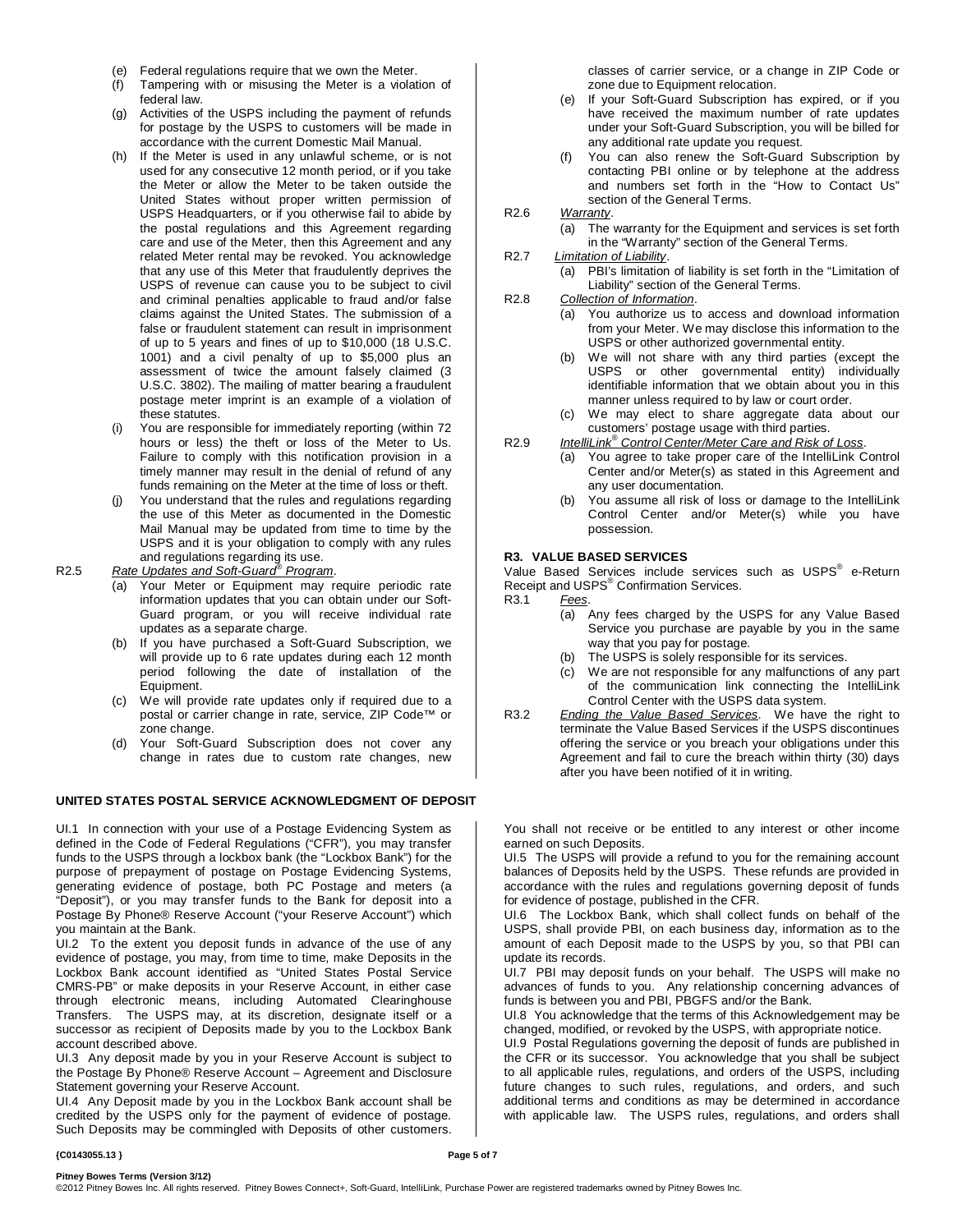### **PURCHASE POWER® TERMS AND CONDITIONS**

The following provisions apply when you first enroll in the Purchase Power Program (the "Program"). Additionally, you will receive from us a set of more specific provisions within twenty (20) days of the date of this Agreement that will be more specifically tailored to your Purchase Power Account (the "Account") and will apply to your ongoing participation in the Program.

P1.1 *General.* (a) In order to participate in the Program, you must provide the information described in Section P1.8. (b) If you subscribe to the EasyPermitPostage® service, you may use the Purchase Power credit line to pay for permit postage and associated USPS fees.

(c) The Purchase Power credit line is a product of The Pitney Bowes Bank, Inc. (the "Bank") and is not available to individuals for personal, family, or household purposes.<br>P1.2 Account Charges. (

Account Charges. (a) Your Purchase Power Account (the "Account") will be charged for the amount of postage, products, and services requested and the related fees, if applicable.(b) Unless prohibited by law, you agree to pay the fees and charges of which the Bank has given you notice, including, without limitation, the fees and charges relating to: (i) transaction fees, if applicable; (ii) your failure to pay in a timely manner; (iii) your exceeding your credit line; and (iv) fees attributable to the return of any checks that you give to the Bank

as payment of the Account.<br>P1.3 Billing, Payments Billing, Payments, and Collection. (a) You will receive a billing statement for each billing cycle in which you have activity on the Account. The Bank reserves the right to deliver any statement electronically to the email address that is then on file for the Company. (b) Payments are due by the due date shown on your billing statement. (c) You may pay the entire balance due or a portion of the balance, provided that you pay at least the minimum payment shown on the statement. In the event of a partial payment, you will be responsible for

the unpaid balance.<br>P1.4 Deferred Deferred Payment Terms. (a) By using the Program, you agree that whenever there is an unpaid balance outstanding on the Account which is not paid in full by the due date shown on your billing statement, the Bank will charge you, and you will pay, interest on the unpaid balance of the Account from time to time, for each day from the date the transaction is posted to the Account until the date the unpaid balance is paid in full, at a variable rate equal to the Annual Percentage Rate applicable to the Account from time to time. (b) (i) The Annual Percentage Rate applicable to the Account will be: the greater of (a) 22% and (b) the sum of the highest "Prime Rate" published in the "Money Rates" section of *The Wall Street Journal* on the last business day of the month and the margin set forth below (the sum of the margin and the Prime Rate is herein called the "Floating Rate"). (ii) The Annual Percentage Rate will be adjusted on a monthly basis based on any fluctuation in the Floating Rate, if applicable.

(iii) Any change in the Annual Percentage Rate based on the calculation described in this section will become effective on the first

### **PRESORTXTRA™ PROGRAM TERMS AND CONDITIONS**

day of your next billing cycle. (iv) The margin which will be added to the Prime Rate to determine the Floating Rate will be 14.75% (using the Prime Rate in effect as of March 31, 2010, the daily periodic rate would be .049315% and the corresponding annual percentage rate would be 18.00%). (v) The Account balance that is subject to a finance charge each day will include (a) outstanding balances, minus any payments and credits received by the Bank on the Account that day, and (b) unpaid interest, fees, and other charges on the Account. (vi) The Bank will charge a minimum finance charge of \$1.00 in any billing cycle if the finance charge as calculated above is less than \$1.00. (vii) Each payment that you make will be applied to reduce the outstanding balance of the Account and replenish your available credit line. (viii) The Bank may refuse to extend further credit if the amount of a

requested charge plus your existing balance exceeds your credit.<br>P1.5 Account Cancellation and Suspension. (a) The Bank i Account Cancellation and Suspension. (a) The Bank may at any time close or suspend the Account, and may refuse to allow further charges to the Account. (b) Cancellation or suspension will not affect your obligation to pay any amounts you owe.<br>P1.6 Amendments; Electronic Delivery

Amendments; Electronic Delivery; Termination. (a) The Bank can amend any of the provisions and terms related to the Program at any time by written notice to you or by electronic notice via the email address that is then on file for the Company. You are consenting to electronic delivery of any amendments to the Program terms. (b) Each time you use the Program, you are signifying your acceptance of the terms and provisions then in effect. (c) An amendment becomes effective on the date stated in the notice and will apply to any outstanding balance on the Account. (d) The Bank may terminate the Program at any time and will notify you in the event of any termination. (e) Any outstanding obligation will survive termination of the Program.<br>P1.7 Go

Governing Law. The Program and any advances are governed by and construed in accordance with the laws of the State of Utah and applicable federal law.

P1.8 *USA PATRIOT Act*. (a) Federal law requires financial institutions to obtain, verify and record information that identifies each person who opens an account. (b) The Bank asks that you provide identifying information, including your address and taxpayer identification number. (c) The Bank may also ask for additional identifying information, where appropriate, including asking that your representative who is opening the Account provide his/her name, address, date of birth, driver's license and/or other documents and information that will allow the Bank to identify him/her.

The following provisions apply when you enroll in the Pitney Bowes PresortXtra Program and apply only to the services provided under the PresortXtra Program.

### **X1. PBI'S RESPONSIBILITIES**

Depending on the service(s) you have selected on your PresortXtra Program Requirements and Enrollment Form, we will pick up your metered First-Class™ letters ("Letters"), First-Class flats ("Flats"), or both ("Program Mail"), provided to us and prepared by you in accordance with additional terms and conditions provided to you when you enroll in the PresortXtra Program ("Program Requirements and Enrollment Form"). We will pick up your Letters and/or Flats at your designated location(s) and in accordance with the schedule we may mutually agree upon from time to time. We will sort the Program Mail at one of our mail processing facilities. We will perform this service under this Agreement in accordance with accepted mail processing industry standards. EXCEPT AS OTHERWISE PROVIDED HEREIN, WE MAKE NO OTHER WARRANTIES, EXPRESS OR IMPLIED.

### **X2. CUSTOMER'S RESPONSIBILITIES**

Letters. You will prepare your qualifying Letters as described in the Program Requirements and Enrollment Form. You will be

responsible to meter the Letters at the then current USPS Presort Discount rate.

X2.2 Flats. You will prepare your qualifying Flats as described in the Program Requirements and Enrollment Form. You are responsible for metering such Flats at the then current USPS 3 digit First-Class flat rate. You agree that we will invoice you through your Purchase Power credit line for any fees at the rate set forth in the Program Requirements and Enrollment Form.

X2.3 General. You will have your Program Mail ready for pickup at your designated locations and in accordance with the schedule we mutually agree upon from time to time. You agree that time is of the essence with respect to each of your obligations for which time is a factor. You will ensure that your Program Mail complies with all applicable laws, rules and regulations, including but not limited to, all USPS regulations, and you will promptly execute any and all documents required by the USPS. You will ensure that your mail comp

### **{C0143055.13 } Page 6 of 7**